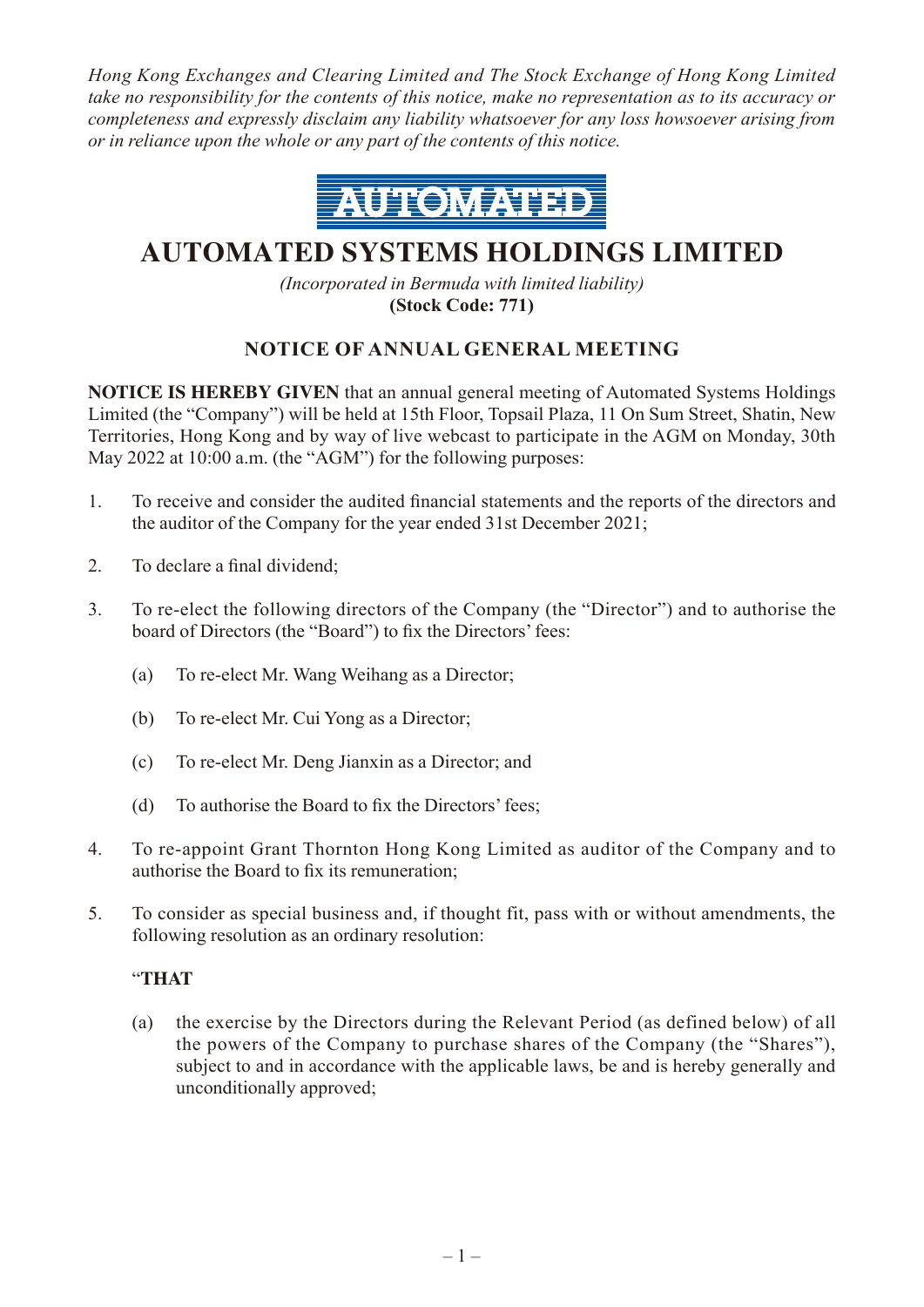- (b) the total number of Shares to be purchased pursuant to the approval in paragraph (a) above shall not exceed 9% of the number of issued Shares on the date of this resolution (such total number to be subject to adjustment in the case of any conversion of all or any of the Shares into larger or smaller number of Shares after the passing of this resolution), and the said approval shall be limited accordingly; and
- (c) for the purpose of this resolution, "Relevant Period" means the period from the passing of this resolution until whichever is the earlier of:
	- (i) the conclusion of the next annual general meeting of the Company;
	- (ii) the revocation or variation of the authority given under this resolution by ordinary resolution of the shareholders of the Company (the "Shareholder(s)") in general meeting; and
	- (iii) the expiration of the period within which the next annual general meeting of the Company is required by the Company's bye-laws ("Bye-laws") or any applicable laws to be held.";
- 6. To consider as special business and, if thought fit, pass with or without amendments, the following resolution as an ordinary resolution:

## "**THAT**

(a) the exercise by the Directors during the Relevant Period (as defined below) of all the powers of the Company to issue, allot and deal with additional Shares and to make or grant offers, agreements and options which would or might require Shares to be allotted, issued or dealt with during or after the end of the Relevant Period, be and is hereby generally and unconditionally approved, provided that, otherwise than pursuant to a rights issue where Shares are offered to Shareholders on a fixed record date in proportion to their then holdings of Shares (subject to such exclusions or other arrangements as the Directors may deem necessary or expedient in relation to fractional entitlements or having regard to any restrictions or obligations under the laws of, or the requirements of any recognised regulatory body or any stock exchange in any territory outside Hong Kong) or any option scheme or similar arrangement for the time being adopted for the grant or issue to officers and/or employees of the Company and/or any of its subsidiaries of Shares or rights to acquire Shares, or any scrip dividend scheme or similar arrangement providing for the allotment of Shares in lieu of the whole or part of a dividend on Shares in accordance with the Bye-laws, the total number of Shares issued, allotted, dealt with or agreed conditionally or unconditionally to be issued, allotted or dealt with shall not in total exceed 20% of the number of issued Shares on the date of this resolution (such total number to be subject to adjustment in the case of any conversion of all or any of the Shares into larger or smaller number of Shares after the passing of this resolution) and the said approval shall be limited accordingly; and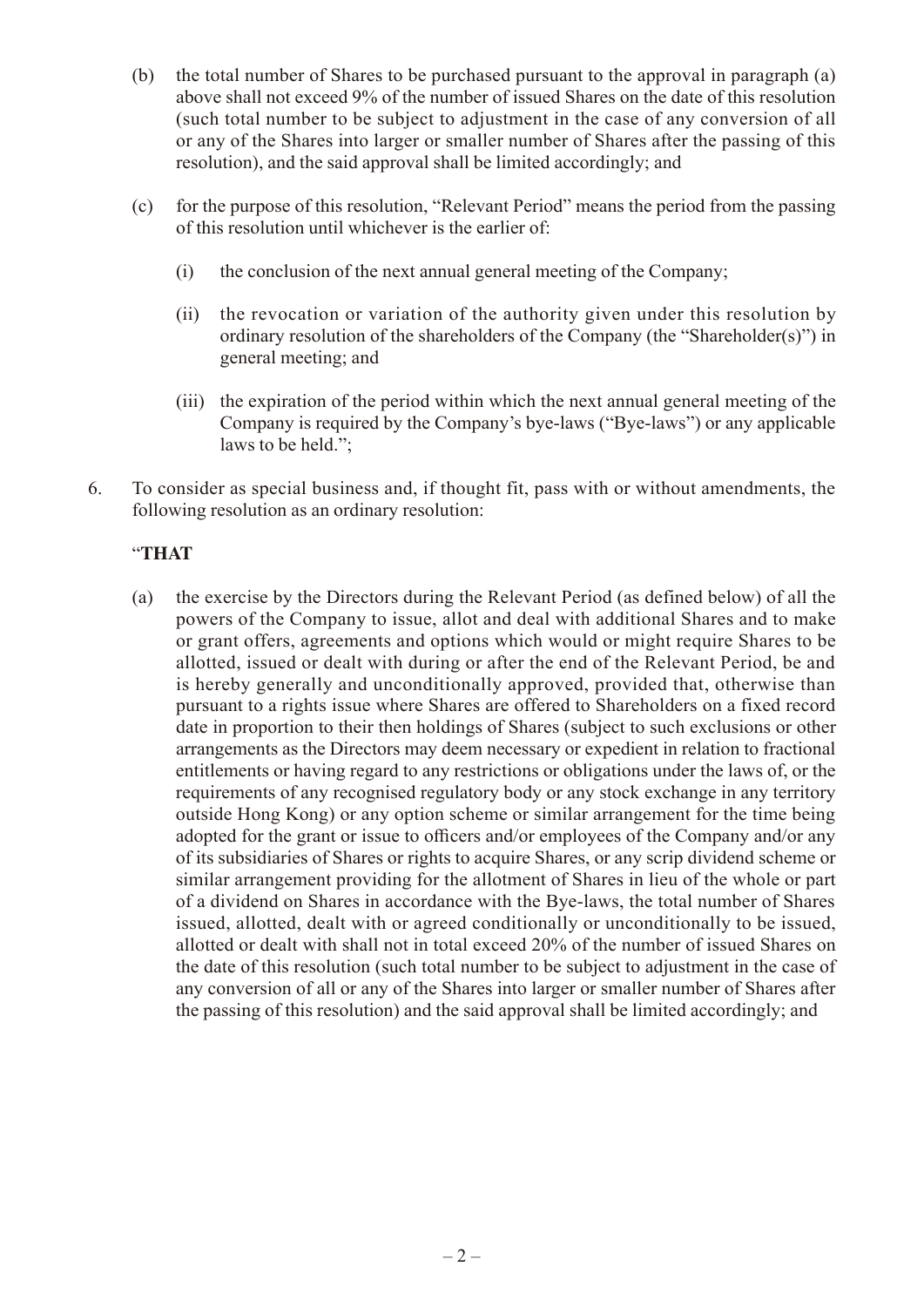- (b) for the purpose of this resolution, "Relevant Period" means the period from the passing of this resolution until whichever is the earlier of:
	- (i) the conclusion of the next annual general meeting of the Company;
	- (ii) the revocation or variation of the authority given under this resolution by ordinary resolution of the Shareholders in general meeting; and
	- (iii) the expiration of the period within which the next annual general meeting of the Company is required by the Bye-laws or any applicable laws to be held."; and
- 7. To consider as special business and, if thought fit, pass with or without amendments, the following resolution as an ordinary resolution:

"**THAT** the general mandate granted to the Directors pursuant to resolution 6 above and for the time being in force to exercise the powers of the Company to allot Shares and to make or grant offers, agreements and options which might require the exercise of such powers be and is hereby extended by the total nominal amount of Shares in the capital of the Company repurchased by the Company since the granting of such general mandate referred to in the above resolution 5 pursuant to the exercise by the Directors of the powers of the Company to purchase such Shares, provided that such amount shall not exceed 9% of the number of issued Shares on the date of this resolution (such total number to be subject to adjustment in the case of any conversion of all or any of the Shares into larger or smaller number of Shares after the passing of this resolution).".

8. To consider and, if thought fit, pass with or without modification the following resolution as a special resolution:

# **SPECIAL RESOLUTION**

"**THAT** the amendments to the Bye-laws of the Company set out in Appendix III to the circular of the Company dated 27th April 2022 of which this notice forms part be and are hereby approved and the new Bye-laws (a copy of which having been produced before the meeting and signed by the chairman of the meeting for the purpose of identification) be and is hereby adopted as the new Bye-laws of the Company."

> By Order of the Board **Automated Systems Holdings Limited Ngan Wai Hing Lau Nga Ting** *Joint Company Secretary*

Hong Kong, 27th April 2022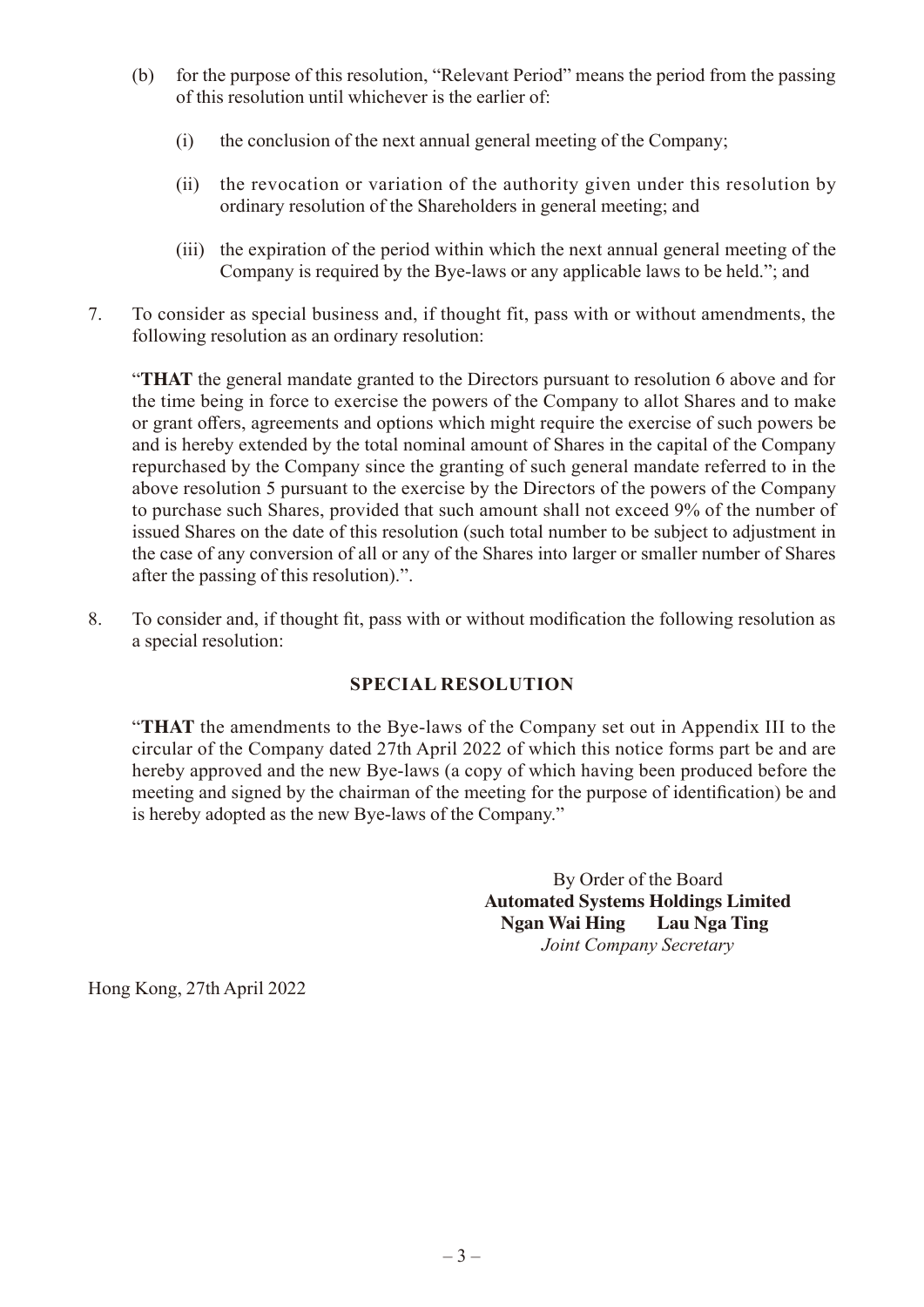## *Note (1):*

- **(a) In light of the continuing risks posed by the COVID-19 pandemic, the Company strongly encourages Shareholders NOT to attend the AGM in person, and advises Shareholders to appoint the Chairman of the AGM or any Director or Company Secretary of the Company as their proxy to vote according to their indicated voting instructions as an alternative to attending the AGM in person.**
- (b) For determining the entitlement to attend and vote at the AGM, the Register of Members will be closed from Wednesday, 25th May 2022 to Monday, 30th May 2022, both days inclusive, during which period no transfer of Shares will be registered. In order to determine the entitlement to attend and vote at the AGM, all transfer forms accompanied by the relevant share certificates must be lodged with the Company's branch share registrar in Hong Kong, Tricor Tengis Limited, at Level 54, Hopewell Centre, 183 Queen's Road East, Hong Kong, for registration not later than 4:30 p.m. on Tuesday, 24th May 2022.

For determining the entitlement to the proposed final dividend, the Register of Members will be closed from Tuesday, 7th June 2022 to Friday, 10th June 2022, both days inclusive, during which period no transfer of shares will be registered. In order to qualify for the proposed final dividend, all transfer forms accompanied by the relevant share certificates must be lodged with the Company's branch share registrar in Hong Kong, Tricor Tengis Limited, at Level 54, Hopewell Centre, 183 Queen's Road East, Hong Kong, for registration not later than 4:30 p.m. on Monday, 6th June 2022. The dividend warrants are expected to be despatched on or before Friday, 24th June 2022.

- (c) Voting on the resolutions will be taken by way of poll. On voting by poll, every Shareholder present in person or by a duly authorised corporate representative or by proxy shall have one vote for every fully paid share of the Company of which such member is the holder.
- (d) A Shareholder entitled to attend and vote at the AGM shall be entitled to appoint another person as his/her proxy to attend and vote instead of him/her, and on a poll, votes may be given either personally or, in the case of a Shareholder being a corporation, by its duly authorised representative or by proxy in accordance with the Bye-laws. A Shareholder who is the holder of two or more Shares may appoint more than one proxy to attend the AGM. A proxy need not be a Shareholder. If more than one proxy is so appointed, the appointment shall specify the number and class of Shares in respect of which each such proxy is so appointed.
- (e) Where there are joint registered holders of any Share, any one of such persons may vote at the AGM, either personally or by proxy, in respect of such Share as if he/she were solely entitled thereto; but if more than one of such joint holders be present at the AGM personally or by proxy, then one of the said persons so present whose name stands first on the Register of Members in respect of such Share shall alone be entitled to vote in respect thereof.
- (f) The instrument appointing a proxy and the power of attorney or other authority, if any, under which it is signed, or a notarially certified copy of such power or authority, must be lodged with the Company's branch share registrar in Hong Kong, Tricor Tengis Limited, at Level 54, Hopewell Centre, 183 Queen's Road East, Hong Kong, not less than 48 hours before the time fixed for holding the AGM.
- (g) A proxy form for use at the AGM is enclosed with the circular to the Shareholders.
- (h) Completion and return of the proxy form will not preclude a Shareholder from attending and voting in person at the AGM if he/she so wishes.
- (i) A circular containing further details regarding resolutions 3 and 5 to 8 above and the Annual Report of the Company for the year ended 31st December 2021 will be sent to the Shareholders.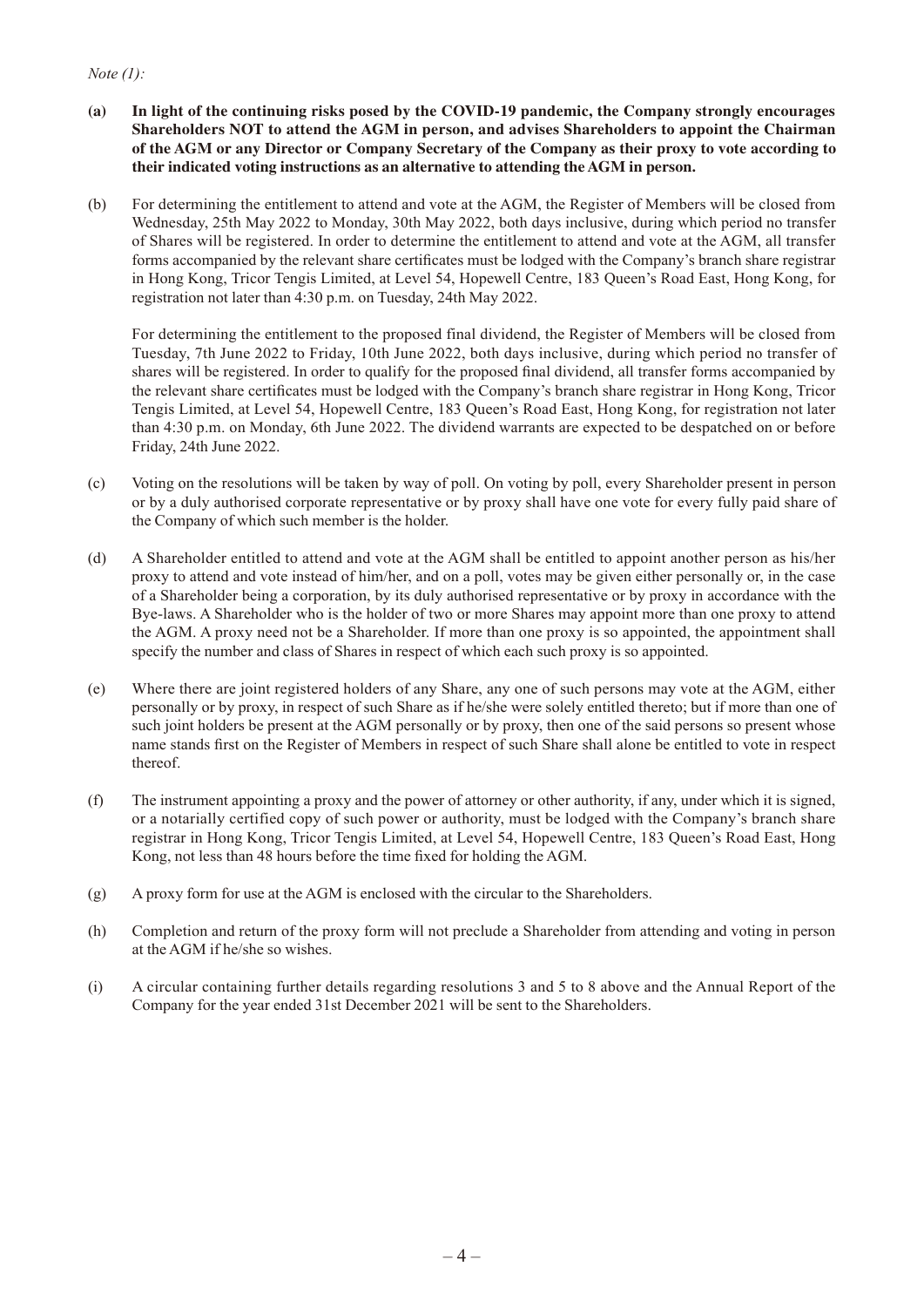## **ARRANGEMENTS FOR THE AGM**

#### **(a) Voting by proxy in advance of the AGM**

Due to the COVID-19 pandemic, the Company continues to recommend against physical attendance of Shareholders at the AGM. Shareholders may appoint the chairman of the meeting as their proxy to vote on the relevant resolution(s) at the meeting instead of attending in person, by completing and return the proxy form.

### **(b) AGM proceedings online**

Shareholders not attending the AGM in person may view a live webcast of the AGM proceeding by video conference. Shareholders can access the webcast from any location with access to the internet with a smart phone, tablet device or computer. However, please note that Shareholders joining the webcast will not be counted towards a quorum nor will they be able to cast their votes online. Shareholders who wish to join the AGM online must contact Tricor Tengis Limited, the Company's branch share registrar in Hong Kong at isenquiries@hk.tricorglobal.com or (852) 2980 1333 (from 9:00 a.m. to 5:00 p.m., Monday to Friday, excluding Hong Kong public holidays) before Monday, 23rd May 2022. Authenticated Shareholders will receive an email confirmation by 25th May 2022, which contains a link and password to join the AGM via Zoom. Shareholders MUST NOT forward the link and password to other persons who are not the Shareholders and who are not entitled to attend the AGM.

#### **(c) Questions at or prior to the AGM**

If any Shareholder chooses not to attend the AGM in person but has any question about the Company, or has any matter for communication with the Board, he/she is welcome to send such question or matter in writing to our principal place of business in Hong Kong or to our e-mail at ir@asl.com.hk from the date of this notice to Monday, 23rd May 2022, or raise question relevant to the proposed resolutions during the webcast.

#### **(d) Precautionary measures at the AGM**

In compliance with the HKSAR Government's directive on social distancing, personal and environmental hygiene, and the guidelines issued by the Centre for Health Protection of the Department of Health on the prevention of coronavirus disease 2019 (COVID-19), the Company will implement precautionary measures at the AGM including, without limitation:

- (i) every participant (including Shareholders or their proxies) in the AGM shall be subject to compulsory body temperature check at the entrance of the AGM venue;
- (ii) any participant with a body temperature of 37.3 degree Celsius or higher, or refuses a temperature check shall not be allowed to enter into the AGM venue;
- (iii) mandatory health declaration anyone subject to quarantine, has any flu-like symptoms or has travelled overseas within 14 days immediately before the AGM ("recent travel history"), or has close contact with any person under quarantine or with recent travel history will not be permitted to attend the AGM;
- (iv) all participants (including the staff members of the Company) in the AGM shall wear surgical face mask throughout their stay at the AGM venue save for a very short period of time just for conducting identity checks by the staff members (but not otherwise);
- (v) all participants in the AGM shall use sanitizer to sanitize their hands at least once when they enter into the AGM venue, and when they leave after the AGM;
- (vi) the seating at the AGM venue shall be as spacious as possible;
- (vii) no water or any refreshment will be served, and no gifts will be distributed at or during the AGM even on request;